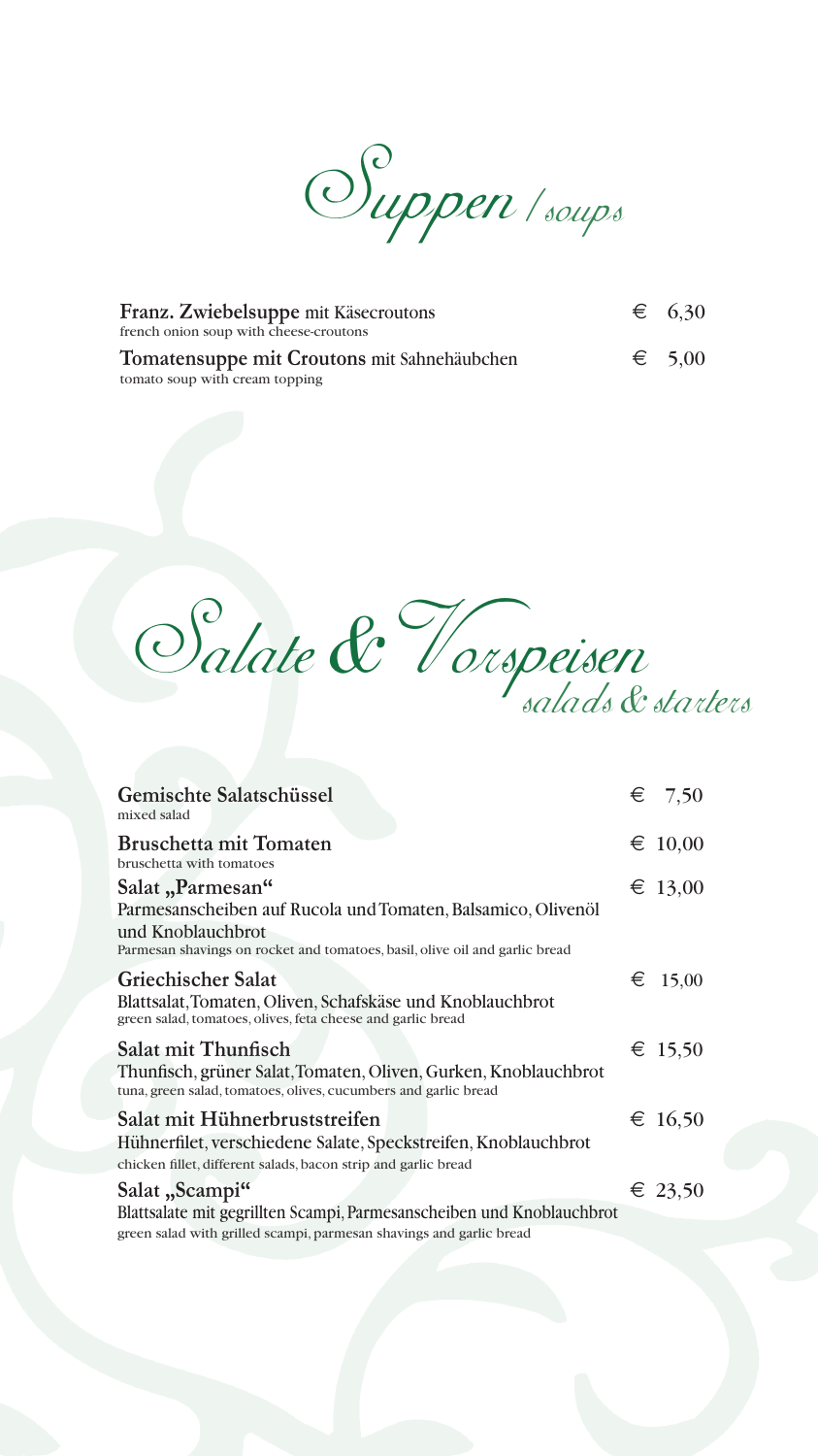Pizza

| Margherita<br>Tomaten, Käse                                                                                                                        | $\epsilon$ 9,50 |
|----------------------------------------------------------------------------------------------------------------------------------------------------|-----------------|
| tomato sauce, cheese                                                                                                                               |                 |
| <b>Basilikum Pizza</b><br>Tomaten, Mozzarella, Basilikum, Parmesan, Paprika<br>tomato sauce, mozzarella, basil, parmesan, pepper                   | € 12,50         |
| Parma<br>Tomaten, Käse, Schinken<br>tomato sauce, cheese, ham                                                                                      | € 12,50         |
| Americano<br>Tomaten, Käse, Salami<br>tomato sauce, cheese, salami                                                                                 | € 12,50         |
| Calzone geschlossen<br>Tomaten, Käse, Schinken, Champignons<br>tomato sauce, cheese, ham, mushrooms                                                | € 13,50         |
| Siciliana<br>Tomaten, Käse, Schinken, Champignons, Spargel, Spiegelei<br>tomato sauce, cheese, ham, mushrooms, asparagus, fried egg                | € 13,50         |
| Diavolo scharf<br>Tomaten, Käse, Pfefferoni, Salami, Letscho<br>tomato sauce, cheese, pepperoni, salami, letscho                                   | € 13,50         |
| Campagnola<br>Tomaten, Käse, Salami, Artischocken, Paprika, Zwiebel<br>tomato sauce, cheese, salami, artichoke, pepper, onion                      | € 13,50         |
| Pazza<br>Tomaten, Käse, Salami, Schinken, Knoblauch, Champignons, Zwiebel<br>tomato sauce, cheese, salami, ham, garlic, mushrooms, onion           | € 13,50         |
| Quattro Stagioni<br>Tomaten, Käse, Champignons, Schinken, Zwiebel, Hackfleisch<br>tomato sauce, cheese, mushrooms, ham, onion, minced meat         | € 13,50         |
| Lardo<br>Tomaten, Käse, Speck, Pfefferoni, Gorgonzola<br>tomato sauce, cheese, bacon, pepperoni, gorgonzola                                        | € 13,50         |
| Capricciosa<br>Tomaten, Käse, Schinken, Champignons, Artischocken<br>tomato sauce, cheese, ham, mushrooms, artichoke                               | € 13,50         |
| Pizzateigtasche<br>frische Tomaten, Mozzarella, Basilikum, Schinken, Parmesan<br>turnover with fresh tomatoes, mozzarella, basil, ham and parmesan | € 13,50         |
| Venezia<br>Tomaten, Mozzarella, Ananas, Schinken<br>tomato sauce, mozzarella, pineapple, ham                                                       | € 13,50         |

Es werden weder Kredit- noch Bankomatkarten akzeptiert.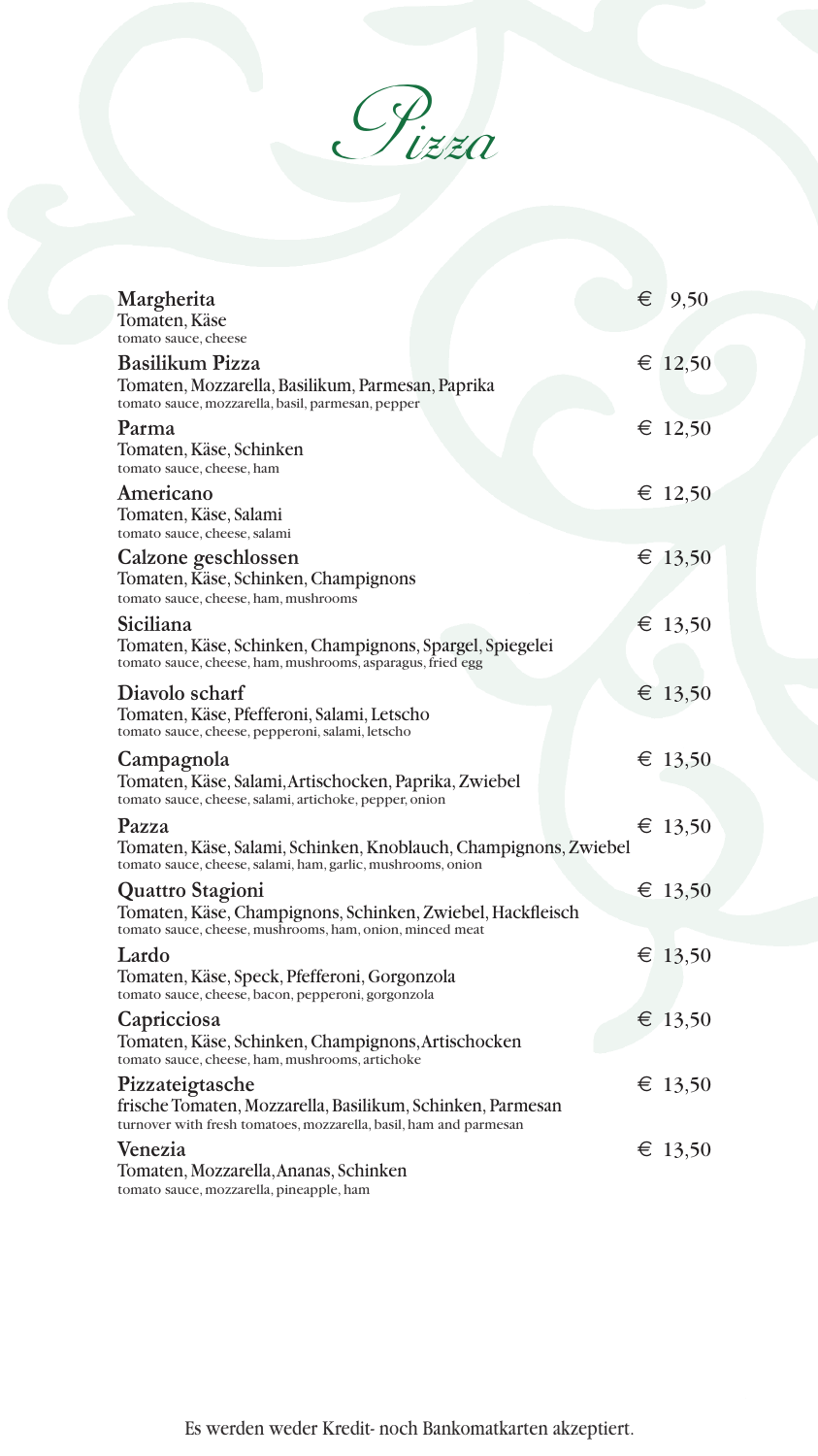

| Käsepizza<br>Tomaten, Käse, Gorgonzola, Schafskäse, Spinat, Oregano<br>tomato sauce, cheese, gorgonzola, feta cheese, spinach, oregano                                                            | € 13,50          |
|---------------------------------------------------------------------------------------------------------------------------------------------------------------------------------------------------|------------------|
| Lucia<br>Tomaten, Mozzarella, Tomatenwürfel, Rucola, Schinken<br>tomato sauce, mozzarella, tomato cubes, rocket, ham                                                                              | € 13,50          |
| Salatpizza<br>Tomaten, Käse, Schinken, frische Salate<br>tomato sauce, cheese, ham, fresh salads                                                                                                  | € 13,50          |
| Sardinia<br>Tomaten, Käse, Sardellen, Zwiebel, Oliven, Kapern<br>tomato sauce, cheese, anchovies, onion, olives, capers                                                                           | € 16,00          |
| Hirten-Pizza<br>Tomaten, Käse, Schinken, Speck, Schafskäse, Pfefferoni<br>tomato sauce, cheese, ham, bacon, feta cheese, pepperoni                                                                | € 16,00          |
| Al Tonno<br>Tomaten, Käse, Thunfisch, Zwiebel, Knoblauch<br>tomato sauce, cheese, tuna, onion, garlic                                                                                             | € 16,50          |
| Pizza "Zum Grian Bam" - Pizza nach Art des Hauses<br>house-style pizza                                                                                                                            | € 16,50          |
| Jaga<br>Tomaten, Käse, Speck, Schinken, Ei, Pilze<br>tomato sauce, cheese, bacon, ham, egg, mushrooms                                                                                             | € 16,50          |
| Carabinieri<br>Tomaten, Käse, scharfe Salami, Schinken, Thunfisch, Zwiebel, Rucola<br>tomato sauce, cheese, hot salami, ham, tuna, onion, rocket                                                  | € 16,50          |
| Prosciutto<br>Tomaten, Käse, Prosciutto, Rucola und Parmesanscheiben<br>tomato sauce, cheese, prosciutto, rocket and parmesan shavings                                                            | € 16,50          |
| Pizzaiola<br>Tomaten, Mozzarella, Schinken, Thunfisch, Zwiebel, Knoblauch<br>tomato sauce, mozzarella, ham, tuna, onion, garlic                                                                   | € 16,50          |
| Palermo<br>Tomaten, Käse, Salami, Schinken, Pfefferoni, Knoblauch, Zwiebel, Sardellen<br>tomato sauce, cheese, salami, ham, pepperoni, garlic, onion, anchovies                                   | € 16,50          |
| Pizza al Roma<br>Tomaten, Mozzarella, Schinken, Speck, Oliven, Schafskäse, Rucola<br>tomato sauce, mozzarella, ham, bacon, olives, feta cheese, rocket                                            | € 16,50          |
| Maultasche<br>gefüllt mit gegrillten Hühnerbrüstchen, Speck und Sauerrahm auf Blattsalat<br>"Maultaschen" ravioli filled with grilled chicken breast, bacon and sour cream, served on green salad | € 18,00          |
| Gamberetti<br>Tomaten, Käse, Shrimps, Knoblauch<br>tomato sauce, cheese, shrimps, garlic                                                                                                          | € 18,00          |
| Frutti di Mare<br>Tomaten, Käse, Thunfisch, Muascheln, Shrimps, Knoblauch<br>tomato sauce, cheese, tuna, mussels, shrimps, garlic                                                                 | $\epsilon$ 18,00 |
|                                                                                                                                                                                                   |                  |

Es werden weder Kredit- noch Bankomatkarten akzeptiert.